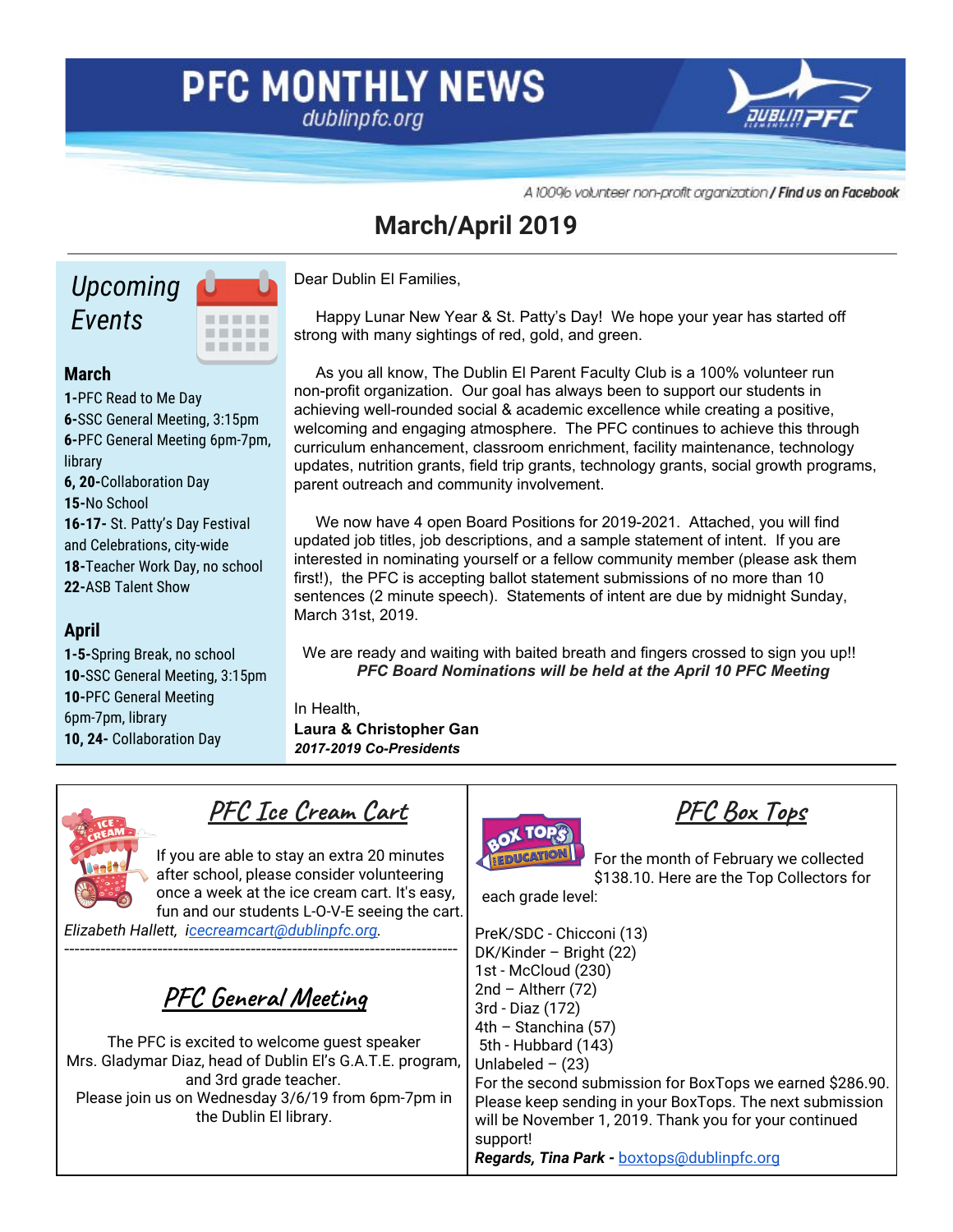# **Parent Faculty Club Board Positions for 2019-2021**

# **Sample Statement of Intent:**

"Good day, my name is Laura Gan and I nominate myself for the position of PFC President. My husband and I are raising a 6th grader, 3rd grader, and Kindergartener. I graduated from UC San Diego with a Bachelor's in Communications and a minor in Political Science & Chinese Studies. Pre-parenthood, I worked in recruiting for different tech companies throughout the Bay Area. I currently own a small business specializing in Behavior Change and Health Coaching. You may view more information regarding my background on LinkedIn. I look forward to increasing transparency, streamlining processes, enhancing our students' experience, and most of all connecting to the greater Dublin Elementary community."

### **President-**

- 1. Responsible as Chief Executive Officer and General Manager of the non-profit corporation.
- 2. Responsible for general supervision and control of the business and affairs of the Corporation, subject to the direction of the Board.
- 3. Directly oversee all PFC sponsored fundraising programs.
- 4. Take co-financial ownership of PFC bank account with personal Social Security Number (Co-ownership duties to be shared with Treasurer).
- 5. Take financial ownership of PFC Square account with personal Social Security Number.
- 6. Take financial ownership of P.O. Box.
- 7. Responsible for annual web domain renewal (reimbursement to follow).
- 8. Step in and fulfill any board positions that are unfilled until the position is filled.
- 9. Carry out general board member duties and assist fellow board members as the need arises.
- 10. Attend all Board Meetings, open General Meetings, and open PFC events.
- 11. Attend additional closed monthly staff, Principal, Superintendent Round Table, and various community group meetings and events, per requests.
- 12. Have a physical presence on campus on a regular basis.
- 13. Ideal candidate has a highly flexible work schedule, part-time work schedule, or a stay-at-home parent/guardian.
- 14. Ideal candidate must be comfortable establishing, or already have connections with school staff, campus, and community members at large.

### **Director of Events-**

- 1. Oversee all PFC sponsored community programs.
- 2. Identify a qualified event Manager for each event. If a volunteer manager is not found, the event will be canceled.
- 3. Act as liaison between the Board and the volunteers to ensure that each event manager knows their budget, is aware of the proper communication methods that are available to them (as well as deadlines, contacts, etc.), and runs the event in a manner that the PFC can be proud of.
- 4. Check in with event managers before the event, during the event and after the event and provide support and guidance where needed.
- 5. In the spring, begin to identify event managers for the upcoming school year and prepare communications to fill vacant spots.
- 6. Maintain Director of Volunteer email inbox on a weekly basis.
- 7. Carry out general board member duties and assist fellow board members as the need arises.
- 8. Attendance at all Board Meetings, General Meetings, and PFC events.
- 9. Have a physical presence on campus on a regular basis.